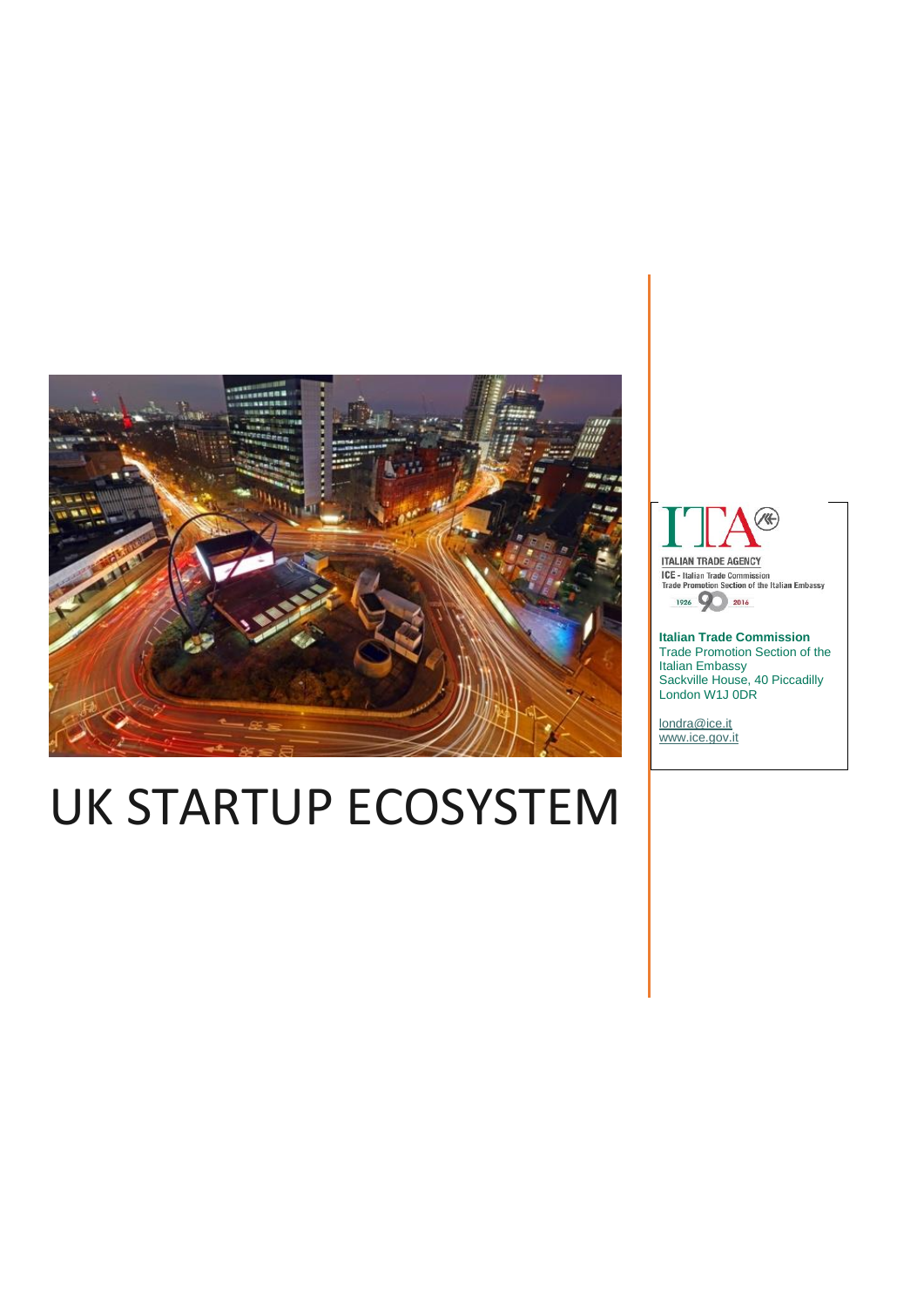### *Content*

| Page 2 | <b>Introduction</b>                                                         |
|--------|-----------------------------------------------------------------------------|
| Page 3 | The London Start-up Ecosystem                                               |
| Page 4 | London Startup Hubs/Co-working Spaces/Accelerators and<br><i>incubators</i> |
| Page 6 | <b>The Tech City Cluster</b>                                                |
| Page 7 | The UK tech scene is not only London                                        |
| Page 9 | <b>Major Events</b>                                                         |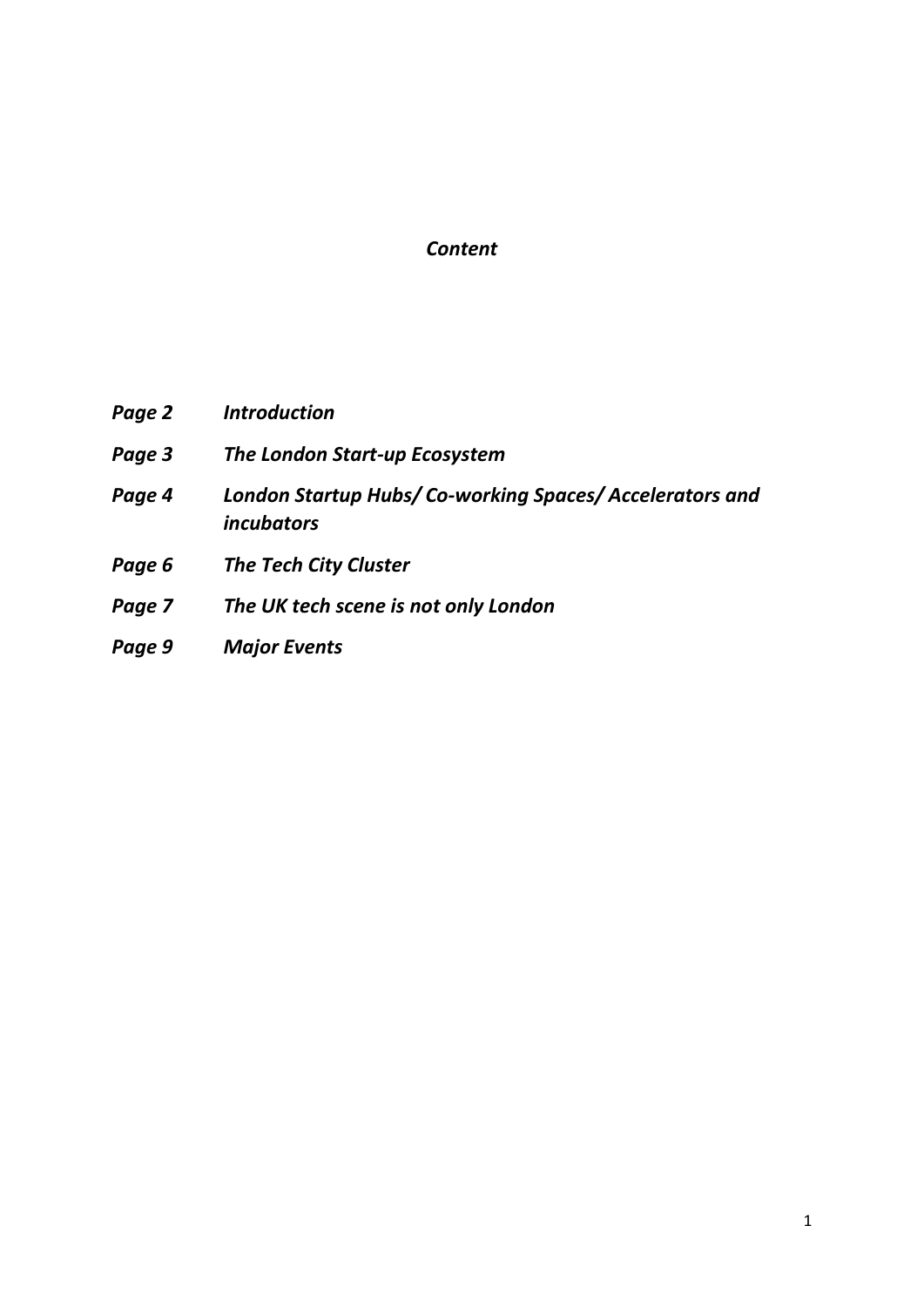## *UK Startup Ecosystem*

#### *Introduction*

It is fair to say that Tech entrepreneurship is favoured by the UK Government. Since the Coalition Government took an active interest in Tech via its endorsement of Tech City in East London in 2010, a steady stream of entrepreneur and investor-friendly policies have flowed from Westminster. Government announcements on areas like early stage seed investment, a commitment to open data, corporate tax rates and overall tax simplification were augmented by business-friendly regulatory support of innovative areas of finance and technology. All of these initiatives built upon an already favourable set of incentive programmes formed by governments on both sides of politics to create what has become, immigration aside, an extraordinarily pro-business climate both in action and spirit. Taken in their entirety, this range of Government policies and actions make the UK particularly attractive for entrepreneurs and investors, particularly at seed stage.

In the last few years, the UK (and especially London) has become a breakout area of innovation in finance. In a range of different areas, startups have been encouraged to take aim at incumbents in an attempt to shake up the system. Examples like TransferWise in forex, Nutmeg in personal wealth management, Crowdcube and Seedrs in equity crowdfunding, and Zopa and Funding Circle in debt crowdfunding are just a few of the companies who have pursued innovative businesses with the encouragement of a benevolent approach to regulation. Indeed the current government has begun making positive noises about innovations such as Bitcoin, sitting at the very edge of financial innovation. The government's regulatory approach to finance is indicative of its desire to push innovation, business and trade in an effort to encourage economic growth. The only discordant note is the self-defeating approach to immigration. For VCs this provides an opportunity to invest in areas incentivised by government activity; it also signals that government will carefully consider proposals about how to gain competitive advantage in new areas of opportunity. The objective for VCs then is to identify opportunities that may be further enhanced by aspects of policy involvement to develop effective cases for government involvement.

Businesses of all kinds have long recognised the value of Britain's geography, the proximity to Europe, language, a central location within the world's timezones, and historic connections to centres of trade and innovation are unmatched. The venture industry is no different in recognising this value but the greatest opportunities will only continue to develop; as capital, labour and innovation become more globalised, the UK will become a gateway to these opportunities in the same way it has long been a gateway for global finance. The opportunity for VCs in the UK is to not only source deals on their own, but to become the syndicate partners of choice for a range of globally dispersed businesses.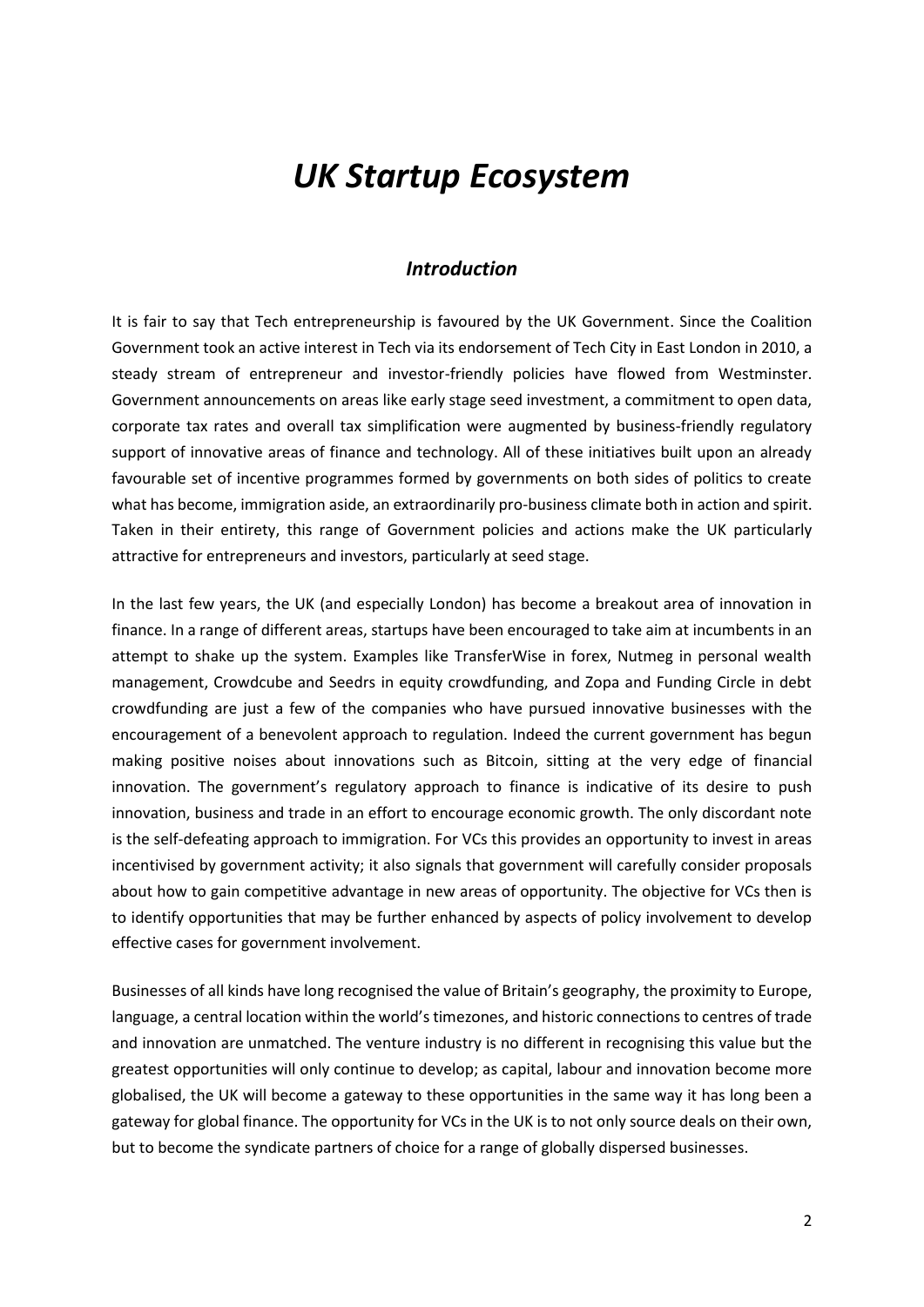#### *The London Start-up Ecosystem*

While not as large as the tech startup capitals in the USA, London has a burgeoning entrepreneurial eco-system that leads the European Market, larger than Amsterdam or Berlin. The city supports a culture of creativity and innovation that allows new businesses to be born and to flourish, and creates opportunities for individuals to grow and develop into game-changers and industry leaders. With fierce competition to lead development between different areas in the city, a plethora of co-working spaces, accelerators and incubators, and a fast-paced culture that combines social time with learning and networking opportunities, London has a lot to offer potential startups and their employees. However, the amount of options available can be confusing and overwhelming.

|                | Ranking        |                | Performance    | Funding        | Market Reach      | Talent         | Startup Exp.   | Growth Index |
|----------------|----------------|----------------|----------------|----------------|-------------------|----------------|----------------|--------------|
| Silicon Valley | 1              | ٠              | $\mathbf{1}$   | 1              | $\overline{4}$    | 1              | 1              | 2.1          |
| New York City  | $\overline{2}$ | $-3$           | $\overline{2}$ | $\overline{2}$ | 1                 | 9              | 4              | 1.8          |
| Los Angeles    | 3              | ۰              | 4              | 4              | $\overline{2}$    | 10             | 5              | 1.8          |
| Boston         | 4              | $\sim$ 2       | 3              | 3              | $\overline{7}$    | 12             | 7              | 2.7          |
| Tel Aviv       | 5              | $-3$           | 6              | 5              | 13                | 3              | 6              | 2.9          |
| London         | 6              | $-1$           | 5              | 10             | 3                 | 7              | 13             | 3.3          |
| Chicago        | $\overline{7}$ | $-3$           | 8              | 12             | 5                 | 11             | 14             | 2.8          |
| Seattle        | 8              | $-4$           | 12             | 11             | $12 \overline{ }$ | 4              | 3              | 2.1          |
| Berlin         | 9              | $\overline{6}$ | $\overline{7}$ | 8              | 19                | 8              | 8              | 10           |
| Singapore      | 10             | $\sim$ 7       | 11             | 9              | 9                 | 20             | 9              | 1.9          |
| Paris          | 11             | ٠              | 13             | 13             | 6                 | 16             | 15             | 1.3          |
| Sao Paulo      | 12             | $-1$           | 9              | $\overline{7}$ | 11                | 19             | 19             | 3.5          |
| Moscow         | 13             | $-1$           | 17             | 15             | 8                 | $\overline{2}$ | 20             | 1.0          |
| Austin         | 14             | <b>NEW</b>     | 16             | 14             | 18                | 5              | $\overline{2}$ | 1.9          |
| Bangalore      | 15             | $-4$           | 10             | 6              | 20                | 17             | 12             | 4.9          |
| Sydney         | 16             | $\sim$ 4       | 20             | 16             | 17                | 6              | 10             | 1.1          |
| Toronto        | 17             | $-9$           | 14             | 18             | 14                | 15             | 18             | 1.3          |
| Vancouver      | 18             | $-9$           | 18             | 19             | 15                | 14             | 11             | 1.2          |
| Amsterdam      | 19             | <b>NEW</b>     | 15             | 20             | 10 <sub>1</sub>   | 18             | 16             | 3.0          |
| Montreal       | 20             | <b>NEW</b>     | 19             | 17             | 16                | 13             | 17             | 1.5          |

#### *London is ranked sixth globally and first in the EU .*

Source: http://startup-ecosystem.compass.co/ser2015/

#### **London Startups in Numbers:**

4000+ Startups

70+ Coworking spaces

251,590 digital jobs, expected to increase by 46,000 in the next ten years

36+ startup incubators and accelerators, including Europes largest FinTech incubator – Level 39- and

Pi Labs, Europe's First Property Tech accelerator

£98 million in VC financing in the first 6 months of 2016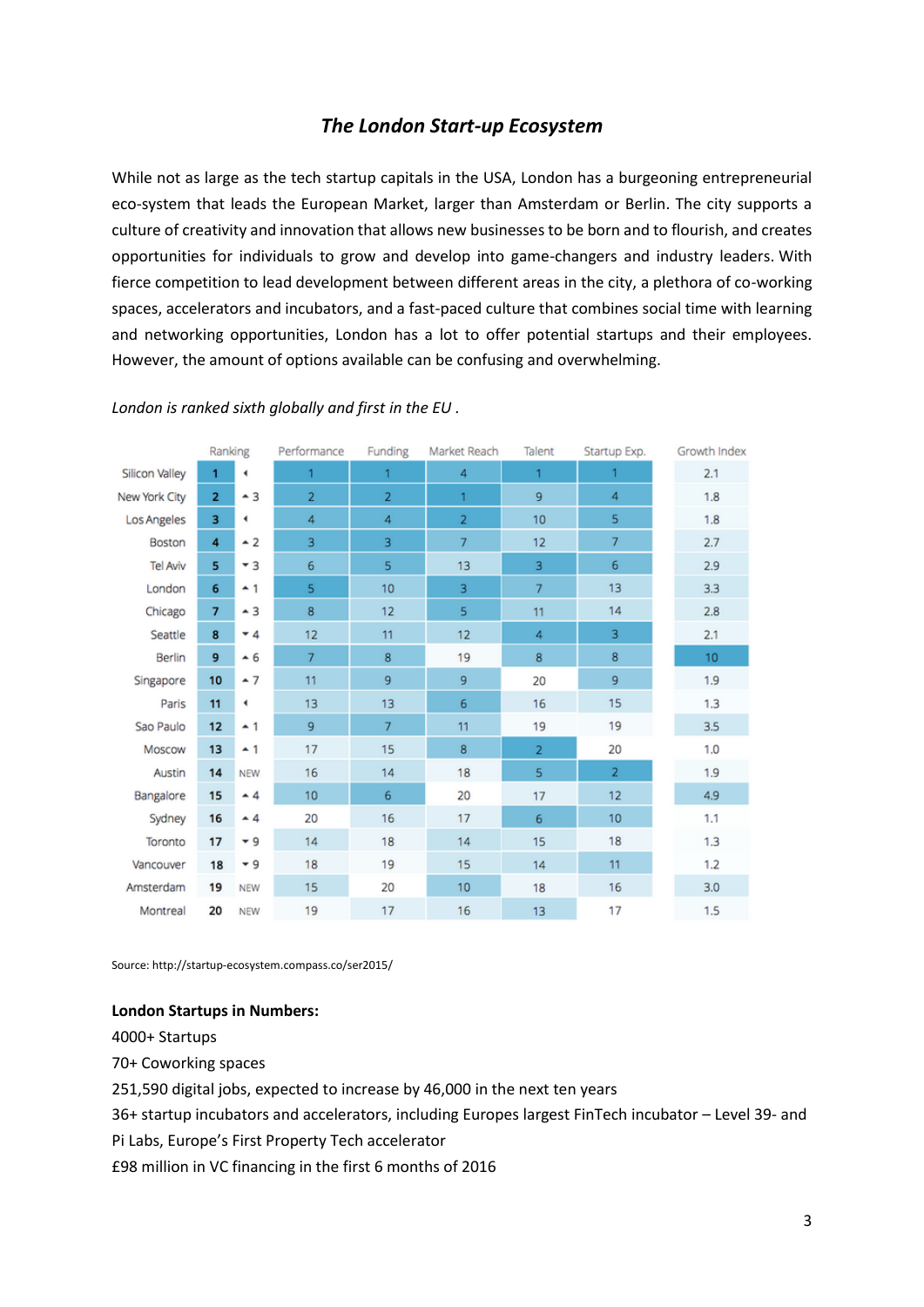#### **London Startup Hubs:**

The Silicon Roundabout – Shoreditch/Moorgate Camden & Kentish Town Kings Cross & Euston (Internet of Things, Digital Media, Data) Canary Wharf (FinTech) Olympic Village (HereEast – new tech/innovation hub to be completed 2016) Croydon (fastest growing digital hub – Software Development and Creative Media)

#### **Co-working Spaces:**

WeWork The Office Group Google Campus Impact Hub Interchange The Cube Rainmaking Loft Tech Hub Runway East The Green House N76

#### **List of Accelerators and incubators in London:**

#### [Seedcamp](http://seedcamp.com/)

The Europe's leading pre-seed and seed stage investment fund for start-ups.

#### [Tech Stars](http://www.techstars.com/program/locations/london/)

A mentorship-driven seed stage investment that runs once a year in London. It's a three-week programme of intensive mentorship.

#### [Entrepreneur First](http://www.entrepreneurfirst.org.uk/)

A programme created to support the first 100 days of a start-up's life through an intensive sevenmonth mentorship.

#### [Bethnal Green Ventures](http://bethnalgreenventures.com/)

An accelerator three-month program for start-ups that want to create sustainable social innovations.

#### [BBC Worldwide Labs](http://www.bbcwlabs.com/)

It's a programme that supports innovative digital media companies and includes six start-ups each year to become the part of BBC ecosystem.

#### [Firestartr](http://www.firestartr.co/)

Firestartr helps start-ups by providing seed-stage capital to accelerate success.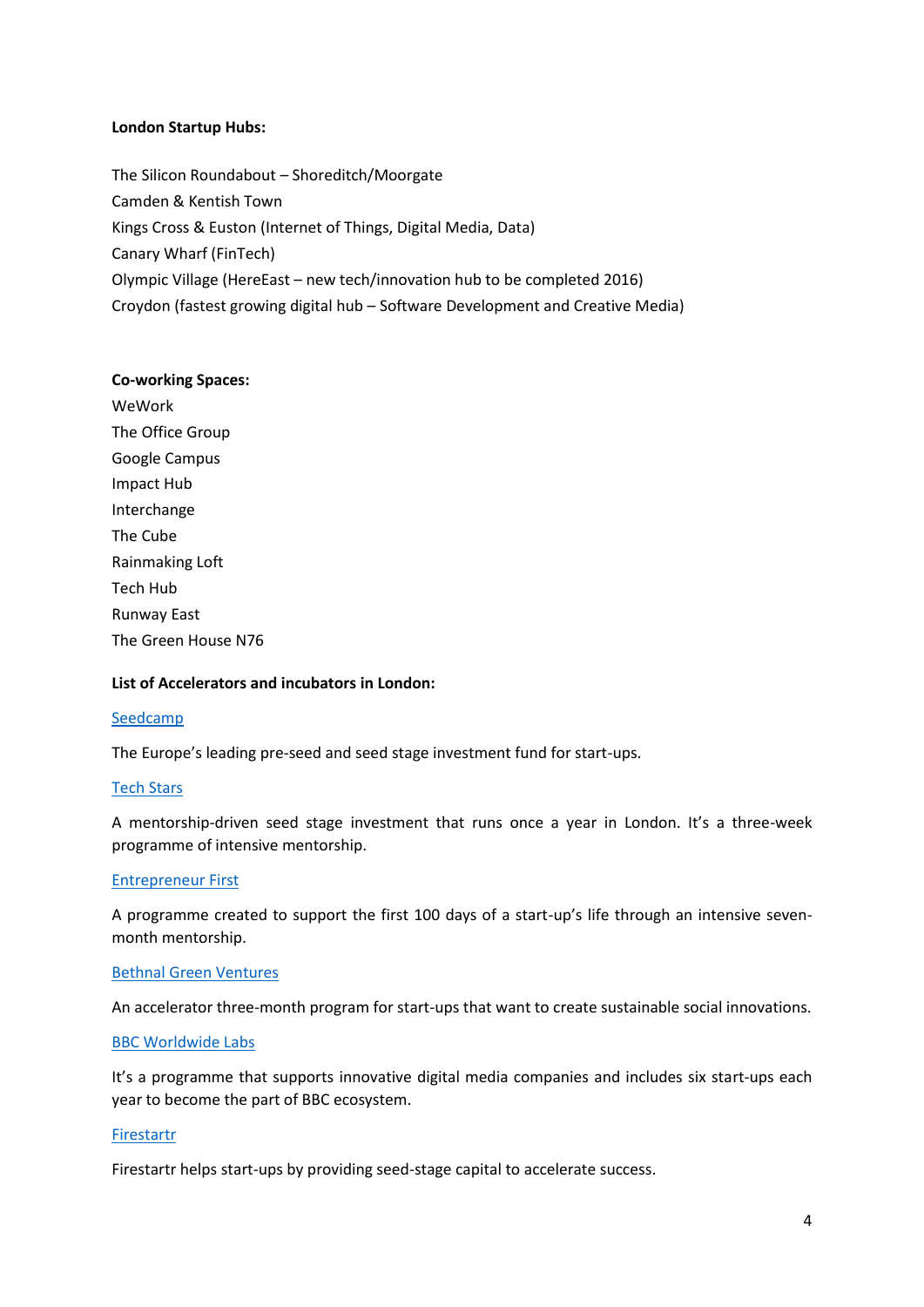#### [Founder Institute](http://fi.co/)

Founder Institute offers a four-month entrepreneur training and start-up launch programme focusing on practical business-building skills, assignments and training course.

#### [JLAB](http://jlab.co.uk/)

A business incubator that offers investment, mentorship, workshops, office space and access to proprietary technology to start-ups that focus on knowledge, retail experience, IoT, and more.

#### [Innovation Warehouse](http://www.innovationwarehouse.org/)

It's London's community for entrepreneurs, which offers support in mentoring, training sessions, investment (angel network), co-working, and everything that supports the high-growth business.

#### [Level39](http://www.level39.co/)

Level39 offers growth mentoring and office space for finance, retail and future cities technology startups.

#### [Pearson Catalyst for Education](http://catalyst.pearson.com/)

A three-month programme that supports start-ups focused on learning by developing pilot programmes and providing resources from experts and industry leaders.

#### [Microsoft Ventures](http://www.microsoftventures.com/)

It's a three-month programme created to help early stage start-ups that work in cloud, mobile and internet. The programme provides training, top-quality mentorship and free tools.

#### [Digital Greenwich](http://www.digitalgreenwich.com/)

The Accelerator programme gives business support to digital SMEs who are working on innovative products in the digital home, health, transport, energy and digital home.

#### [EcoMachines](http://www.ecomachinesincubator.com/) Incubator

A London-based hardware start-up accelerator focused on supporting hardware start-ups that are working on problems with water, energy efficiency, transport, waste, smart cities, and materials and industrial tech. The program includes seed investments and mentoring.

#### [Red Bull Amplifier](http://www.redbullamplifier.com/)

It's a project designed to find and help the growth of the most promising new music start-ups through a creative partnership.

#### [Accelerator London](http://www.accelerator-london.com/)

A business incubator that offers support, training, resources and network to start-ups working in information and communication technologies and multimedia.

#### [The London City](http://www.city.ac.uk/research/research/support-for-staff/city-schemes/lci) Incubator

LCI focuses on helping start-ups in digital media, clean technology and medical devices find investment.

#### [The Young Foundation](http://youngfoundation.org/)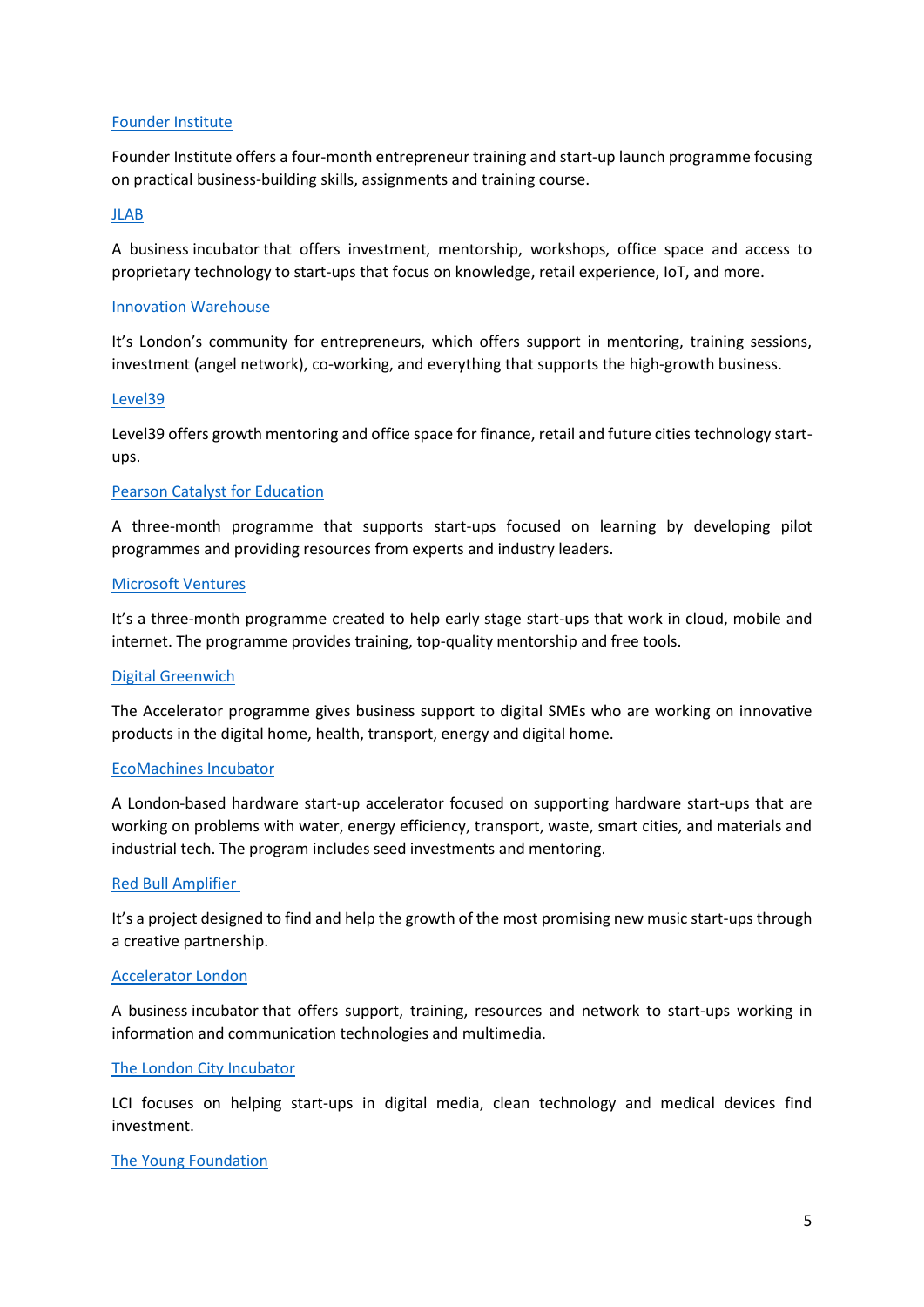The Accelerator, a four-month programme that supports start-ups in health, education and housing, provides expert tutoring, business support and social investment.

#### [Oxygen Accelerator](http://www.oxygenaccelerator.com/) (also in Birmingham)

Oxygen Accelerator offers a 13-week programme that provides investment, mentoring, and access to a network of start-ups investors and advisors.

#### [Wayra](http://wayra.co/)

Wayra is Telefonica's accelerator that offers funding, mentoring, office space,networking, and business partnership.

#### **[SeedCloud](http://www.seedcloud.com/)**

SeedCloud focuses on start-ups based around cloud technology, big data, collaboration technologies, enterprise messaging and content management. It supports start-ups through technologies, and strategic and market advice.

#### [The Imperial](http://www.imperialinnovations.co.uk/technology-transfer/incubator/) Incubator

The Incubator provides office and laboratory space for early stage start-ups.

#### [Connect London](http://www.connectlondon.org/)

Connect London provides management team, and assistance in research and prototyping as well as Government backed start-up loans.

Other UK and Ireland [Entrepreneurs for the Future](http://e4f.co.uk/) Birmingham [C4DI](http://www.c4di.net/) Hull [Ignite100](http://ignite100.com/) Newcastle [Beta Foundry](http://betafoundry.com/) Oxford [dotforge](http://dotforgeaccelerator.com/) Sheffield [Accelerate Cambridge](http://www.jbs.cam.ac.uk/faculty-research/centres/accelerate-cambridge/programmes/) Cambridge [DCU Ryan Academy's Propeller Venture Accelerator](http://www.ryanacademy.ie/) Ireland [NDRC Launchpad](http://www.ndrc.ie/) Ireland

#### **Innovation Cluster in London:**

East London Tech City (also known as **Tech City**, formerly known as **Silicon Roundabout**) is a technology cluster located in Central and East London. It broadly occupies the part of London's East End between Old Street (the boundary of Central and East London) and the Queen Elizabeth Olympic Park in Stratford, with its locus in the Shoreditch area. It is the third-largest technology startup cluster in the world after San Francisco and New York City.

The cluster of web businesses initially developed without any government backing in and around the Old Street Roundabout (on the boundary of Central and East London). This had been a relatively run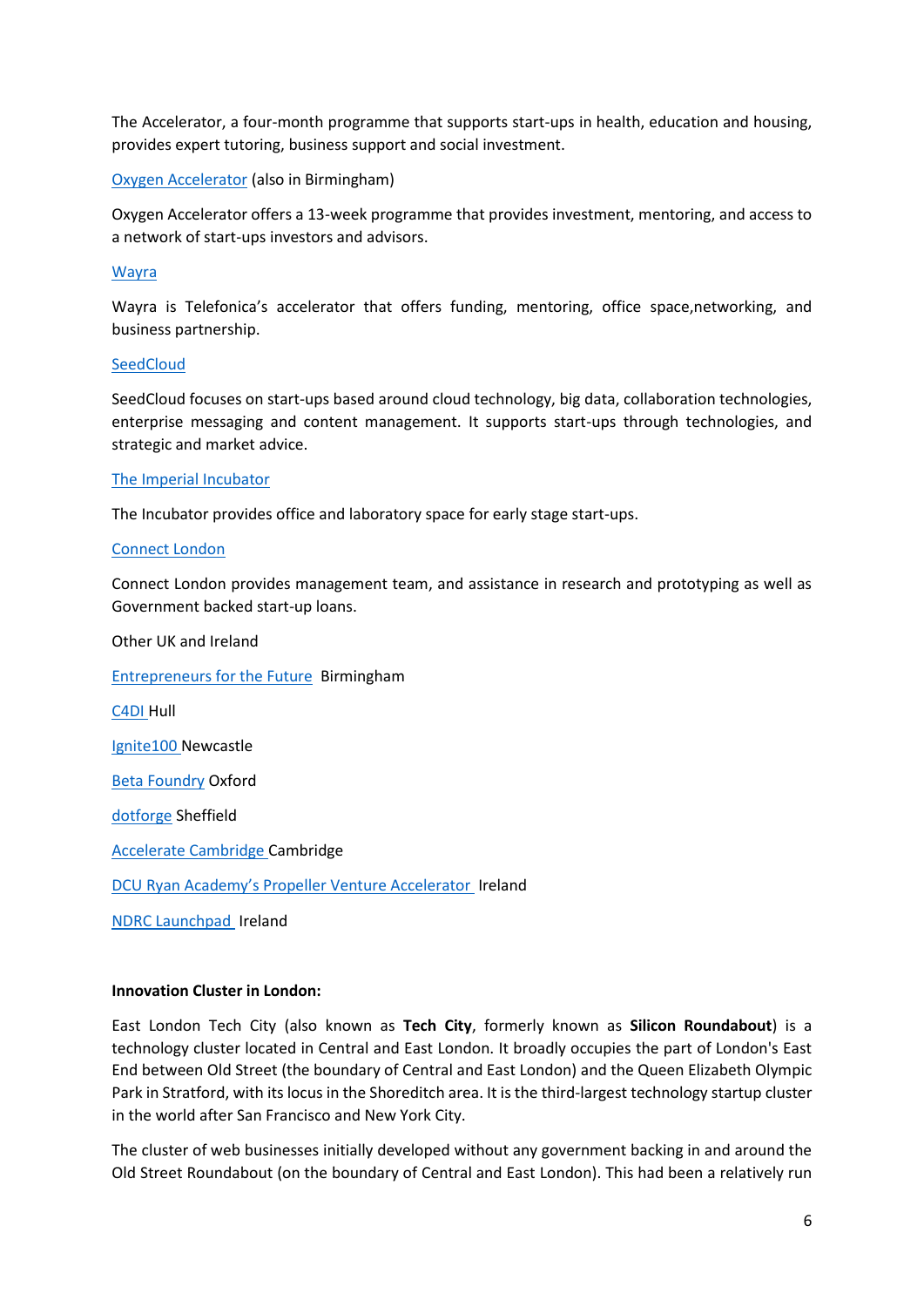down area, north of the City of London, and has historically had much lower rents. Companies were encouraged into the area by the low rents after the 2008-2009 recession. There had been many architectural firms in the area that closed around 2009, further suppressing rents. Ironically the area around Old Street was not served back in 2008-2009 by fibre optic cable, but only a few hundred metres away, where rents were much higher in the City of London, an extensive fibre optic cable infrastructure was already in place.

Later, as the cluster developed, there was more support and encouragment by both local and national government, with the goal of creating a cluster comparable to Silicon Valley in the United States. Cisco, Facebook, Google, Intel and McKinsey & Company are among the companies that have invested in the area. City University London, London Metropolitan University, Imperial College London, Loughborough University and University College London are academic partners in projects based in the cluster.

#### *The UK tech scene is not only London*

We hear on a daily basis how 'Silicon Roundabout' and the London technology sector are revitalising the UK economy. However, government quango Tech City UK has changed its focus from London to the UK as a whole. While London will continue to prosper for some time, what are the other areas that are building momentum? Which region is the challenger for top UK tech cluster?

Here are five examples of cities and regions paving the way for a UK-wide tech cluster, including info on some of the startups that are rising to the top in each area.

#### **1. Manchester**

The UK is a unique in its economic landscape, with no real 'second city' to speak of. However, if anyone could lay claim to being London's growing sibling, Manchester would certainly be it.

The city boasts a £46 billion economy and its recent Media City development saw £1.1 billion added to this figure. The reason it is flying high on our list is that the technology and communications sector was responsible for £1.9 billion in 13/14, making it the highest GVA outside of London for technology, employing over 30,000 workers in the digital space.

#### Notable startups

Fatsoma - an online ticketing solution, Nifty Drives - expandable storage that fits neatly into your Mac, PharmaKure - pharmaceutical company that identifies new uses for existing drugs, Capsule - A CRM solution for small business, Clowdy - a community for creatives to share content.

#### **2. Edinburgh**

At the time of writing Edinburgh can be included in a UK list, however this city could very soon become Scotland's foremost tech hub!

There are currently more than 100 technology startups in Edinburgh's 'hub', spurred on by SkyScanner's 2003 relocation to the city and subsequent growth. This tech success story has seen others follow suit and the city is home to TechCube - an incubator specialising in the growth and development of early stage startups through community and mentoring.

Technical, communication and information jobs contribute a respectable £500 million to the city's economy by GVA for 13/14.

#### Notable startups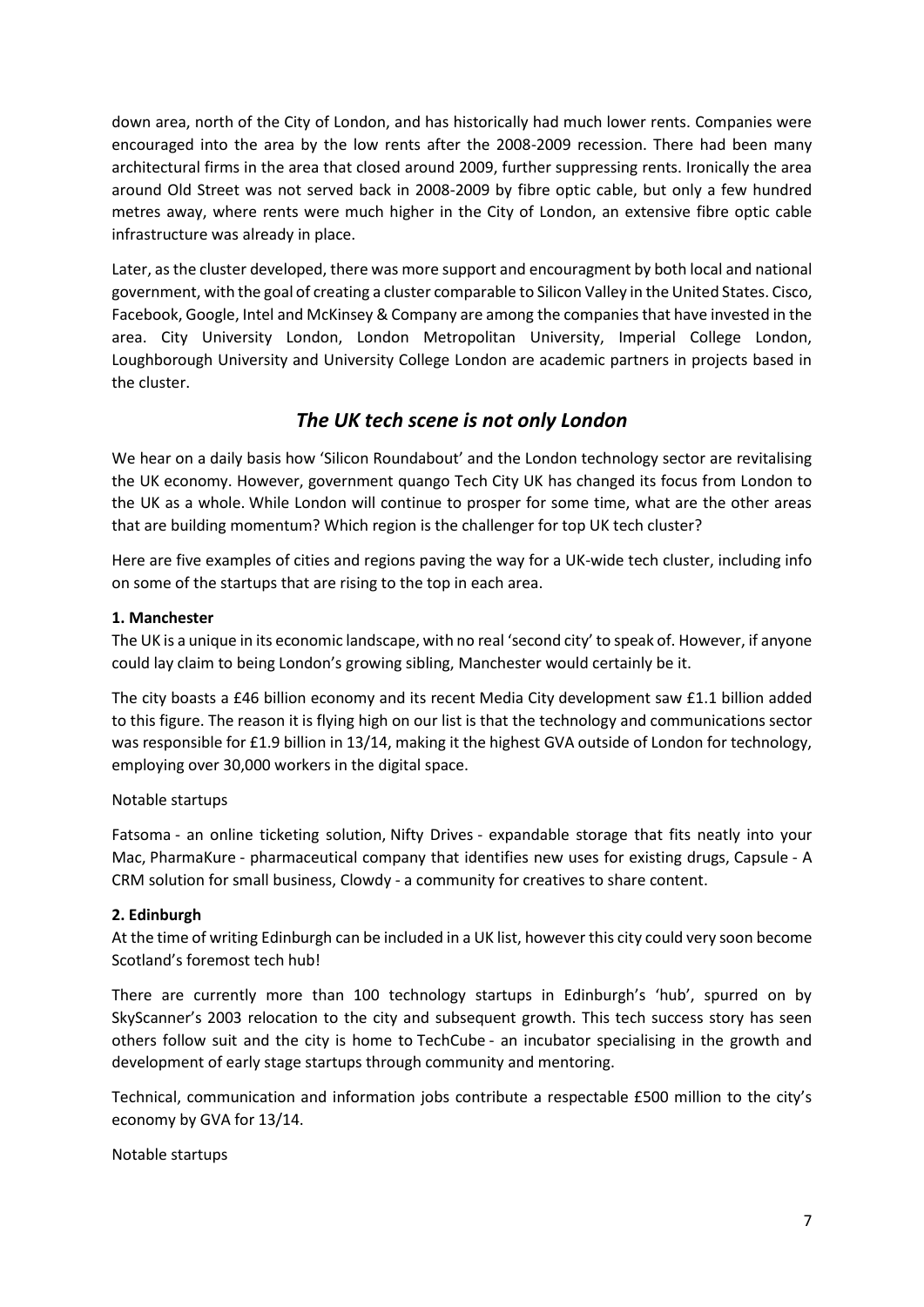Skyscanner - Flight, hotel and car hire comparison site, MiiCard - an online identify verification startup, FreeAgent - a simplified accountancy software.

#### **3. Cambridge**

Cambridge has over 1400 companies employing 53,000 people. Twinned with one of the world's greatest universities it is clear to see why this city is leading the way in the recovery of the UK economy and is tipped to be one of the biggest contenders to London's tech reign.

At a recent tech event, a Cambridge graduate who has since gone on to found his own startup visibly recoiled when I suggested Cambridge was second to London. There is a perception that innovation in technology has always come from Cambridge, and with companies such as ARM providing the processors behind the majority of mobile devices across the globe it is easy to see why.

In a 2012 report by Centre for Cities - the think tank found that Cambridge had a lower unemployment rate than even London, with the technology industry playing a large part in that.

Notable startups

Crowdsurfer- an alternative finance search engine, Eight19 - producer of flexible solar panels, RaspberryPi - a credit card sized computer for education, Darktrace - a cyber-security threat detection technology provider.

#### **4. Newcastle**

The North East in general is becoming known for the development of software startups with some significant successes already in place and the potential for thousands more. Newcastle sits at the centre of this ecosystem founding and headquartering some of the North East's greatest greatest startup assets. Arguably the largest of these is Sage, the accounting behemoth that powers huge swathes of online retail and still holds its headquarters in Newcastle.

The city has an attitude that encourages technology, running over 50 coding clubs that are attended by nearly 3000 people a month at the time of writing.

The economy of Newcastle suffered terribly during the economic downturn, however recent statistics show that the city is powering its way out with over 200 jobs created in the last year from new entrants to the city.

#### Notable startups

Palringo - a group messaging platform, SoPost - a customer activation and loyalty platform,Playlists.net - a music discovery tool, Recite Me -an accessibility platform for visually impaired people.

#### **5. Bristol**

While Bristol appears at number five on the Techbritain list, the city boasts connections to some of the biggest names in technology. These are listed at the end of this section, so I won't repeat them here, but it is obvious that Bristol (and nearby Bath) have a big part to play in the UK's tech boom.

Management consulting firm McKinsey & Co recently noted the city as being "globally significant" - an accolade they are sure to live up to. Bristol has always had associations with technology, having a vibrant microelectronics industry and has become the UK base for tech giant HP.

Recently, however, due partly to the development of the Bristol and Bath Science Park and to the SETsquared partnership between the two cities' universities, as well as high speed data connection availability, the region has seen a number of fast growth startups emerge.